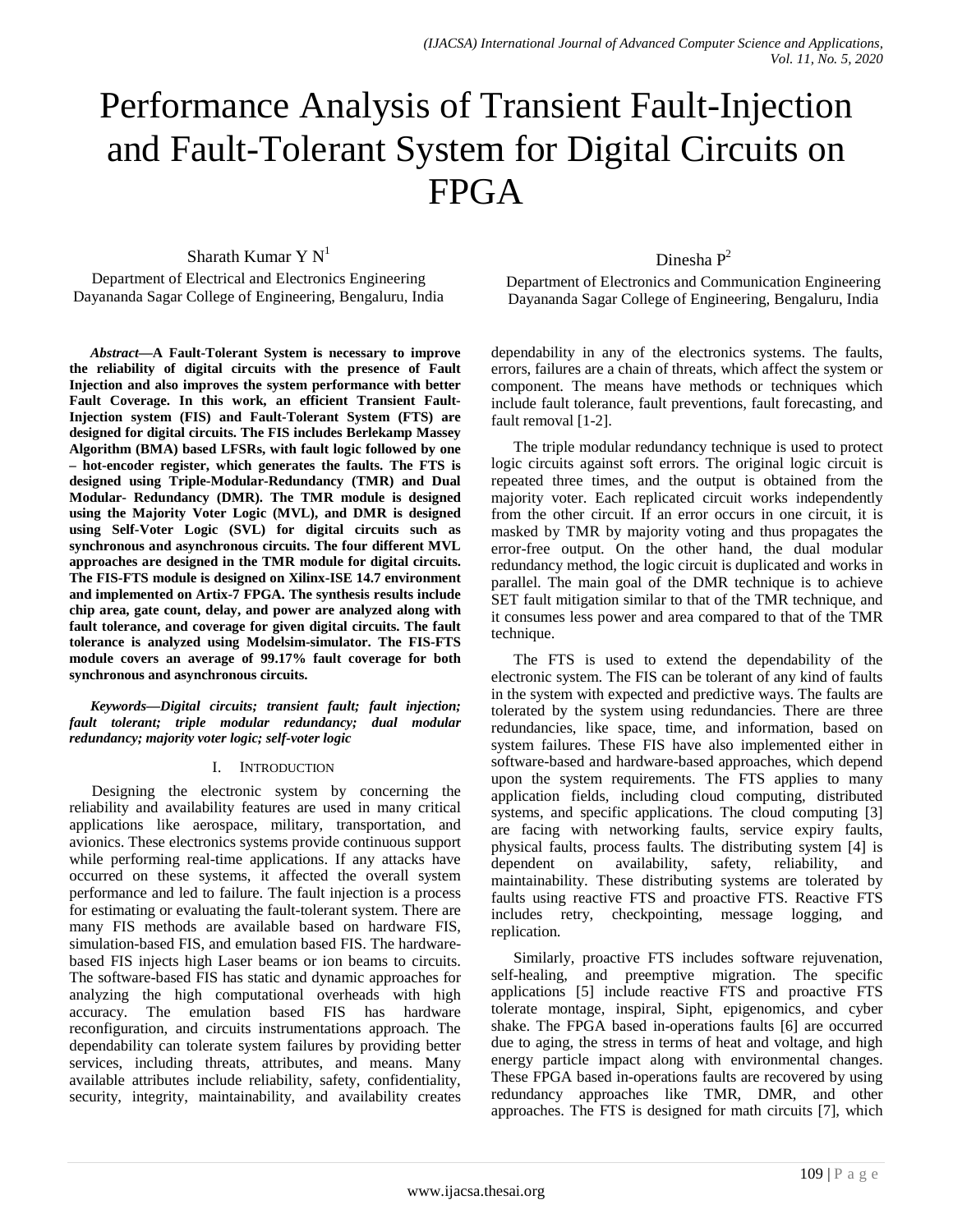identifies the critical gates. The critical gates evaluate the reliability in two ways, nominal reliability and practical reliability. The single event upset is prevented using hardware, software, hybrid, adaptive, and adaptive hybrid approaches are available. The hardware approaches include TMR, DMR, and N-Modular Redundancy. Similarly, software approaches use Error Detection – Duplication Instruction (EDDI), which runs on the processor. The hybrid approach is a combination of software, hardware, and Error Correction Codes (ECC) [8-10].

In this work, the transient fault injection and fault-tolerant system module are designed using TMR based majority voter logic, and DMR based self-voter logic for fault analysis with coverage for digital circuits like synchronous and asynchronous circuits. Section II describes the review of the existing approaches of FIS and FTS for different applications. The proposed FIS-FTS module using TMR and DMR is elaborated in Section III. Section IV analyzes the performance evaluation of the FIS-FTS module with synthesis and faulttolerant results for digital circuits. Finally, conclusion and future work are discussed in Section V.

#### II. RELATED WORK

This section describes the review of recent existing works on FIS-FTS modules for different applications for software and hardware approaches. Balasubramanian et al. [11] present combinational circuit based fault tolerance and redundant logic insertion with improvements and estimating fault-masking using the truth-cum fault enumeration table. The fault-tolerant module is designed using 28/32nm CMOS technology by analyzing the figure-of-merit and Power Delay Product (PDP). Schweizer et al. [12] present the FPGA based FIS with fast and accurate analysis for ISCAS-83 based gate circuits. The statistical analysis between RTL/Gate level circuits is mapped for place and route logic in FPGA Design. Li et al. [13] present the CMOS based soft-error sophisticated design for DMR with a low power mechanism. The complementary-DMR is used to mitigate soft errors, which reduces the voting circuit area, error rate, and better time than TMR approaches. The DMR uses separate two circuits and merging circuit to overcome the soft error to improve the area. Sheikh et al. [14] present the DMR based FTS for combinational circuits, which includes Celement (CEL) based DMR to overcome TMR and selective transistor redundancy (STR) modules. The protected C-element provided better fault-tolerance and applied for LGSynth'91 benchmark circuits. The results are analyzed for area-overhead, circuit reliability using DMR, DMR-CEL, and TMR logic modules.

Arifeen et al. [15] describe the approximate-TMR based fault-tolerant voter module to overcome the area –overhead issues in TMR based modules. Approximate-TMR also tolerates the internal faults in voter inputs. Along with full protection to critical parts and partial protection to the rest of the system. The work analysis the PDP, transistors, and reliable calculation using the CMOS approach. The fault-diagnosis system is a module by mandaogade et al. [16] using FIS for discrete systems. The fault-diagnosing system includes a circuit under test (CUT) for 32-bit AND gate, control logic, stimulus generator, and output response. Oliveira et al. [17] present a short circuit based fault- diagnosis (SC-FD) for faulttolerant voltage-source-inverter (VSI). The reconfigurable feature is incorporated in VSI like two-auxiliary switches, fast fuse, and fast legs. The VSI based decision system is to isolate the fault conditions on switches using diagnostic variables.

The fault-tolerant system used in many other advanced applications includes System-on-Chip (SoC), Network-on-Chip (NoC), and others. Chekmarev et al. [18] present the On-Chip Debugging (OCD) using the modification of FIS for processor cores of SoC. The fault-injection system includes onchip bus connection of OCD for processor cores, fault-injector, external interface controller, and controller memory acts as a system under test which is connected externally to memory for fault coverage analysis. Hybrid FIS for NoC is presented by Coelho et al. [19], to improve reliability and NoC performance. The FIS has SET, SEU with timer, and is connected with target FPGA and is interfaced with 4x4 NoC via AXI-Interface. Guruprasad et al. [20] present the fault and congestion-free NoC design where faults are tolerated in NoC using Error Code Correction techniques with better fault coverage. Podivinsky et al. [21] present the hardware-based robot controller with a fault-tolerant mechanism, which evaluates single and multiple fault-injection analysis with electronic failures.

#### III. FIS-FTS MODULE FOR DIGITAL CIRCUITS

The fault-injection system, along with the fault-tolerant system, is represented in detail using TMR and DMR methods for digital circuits (both synchronous and asynchronous circuits). The FIS and FTS modules are explained in the following section.

#### *A. Fault Injection System (FIS)*

The fault-injection system is designed to randomly generate the faults using the Berlekamp Massey algorithm based on LFSRs and used in FTS. The fault-injection system using LFSR is represented in Fig. 1. The FIS includes BMA based on two LFSRs, fault logic, and multiplexor. The BMA based LFSR provides better execution time than conventional LFSRs. The two LFSR uses the following polynomials for the random data generations in equations (1) and (2).

$$
LFSR_1 = x^3 + x + 1 \tag{1}
$$

$$
LFSR_2 = x^3 + x \tag{2}
$$

The BMA based LFSR generates faults based on the above two equations. The control signal load is used in the initial process setup. When the load is activated, the default values assigned to LFSR registers, else the polynomial values are updated in registers. The two LFSR values are XOR'ed in the fault logic process. The fault logic acts as a select line to the multiplexor. The one hot-encoder using shift register generates the encoded data are XORed with feedback register output for the creation of faults in a more random manner. If the fault logic output acts as a select line, if it is 1, then the XORed output is fault data else user data is considered as not a fault data. These faults are considered as transient faults in FIS. These fault data is injected into the FTS for digital circuits, checks the status of the circuits, and analyzes the fault coverage.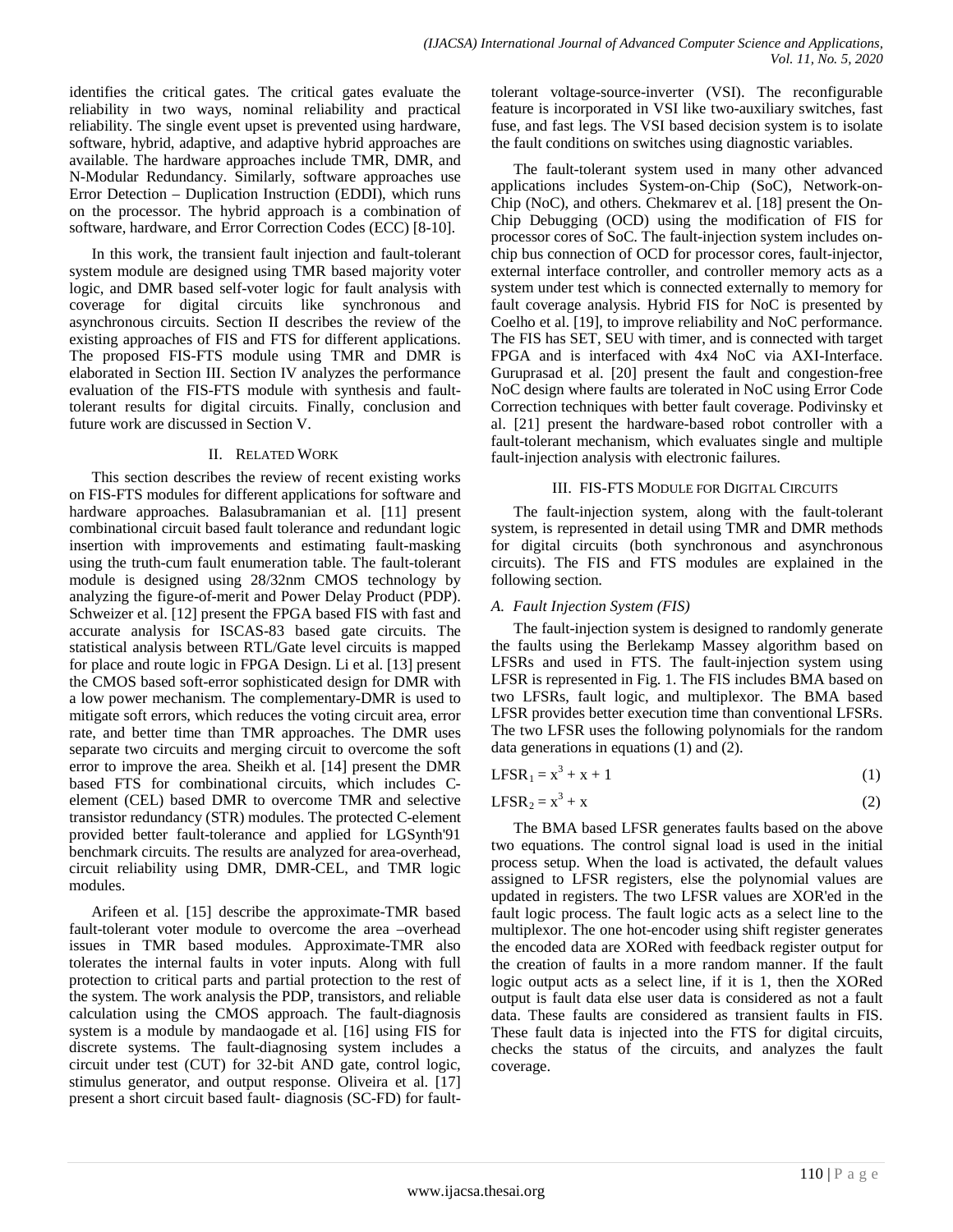

## *B. Fault-Tolerant System (FTS) using TMR and DMR*

The fault-tolerant system is used to tolerate the injected faults in digital circuits. The digital circuits include both synchronous and asynchronous circuits that are considered in designs using triple modular redundancy and dual modular redundancy. The FTS has a TMR module using the majority voter logic and DMR based self-voter logic for fault analysis. The FTS using TMR based MVL has represented in Fig. 2. The asynchronous circuits include 4-bit ripple-carry adder (RCA), 4:16 decoder, 4:2 encoders, and comparator has been used in the FTS process.

Similarly, the synchronous circuits include 4-bit data flipflop, 4-bit shift register, 4-bit counter, and 4-bit read-only memory (ROM) have been considered in the FTS design process. These circuits output's like X, Y, and Z has considered in the four MVL approaches. The MVL is a simple and most popular approach for detecting and tolerating the faults with coverage in the most successful way. The hardware complexity and performance of the system will be improved by using MVL in TMR. So in this FTS, the different and possible TMR based MVL approaches are designed and analyzed for fault coverage.

The TMR module has constructed using four different MVL approaches and analyzed for both synchronous and asynchronous circuits are represented in Fig. 3. The TMR based four MVL design-1, 2, 3, and 4 approaches are also represented in Fig. 3(a-d).

The TMR based MVL Design-1 is a basic approach that includes three AND gate and one OR gate with equation (3) for output O1 function generation as follows.



Fig. 2. Fault-Tolerant System using TMR.

The TMR based MVL Design-2 approaches 2 XOR gate, 1 inverter gate, one AND gate, and 1 multiplexor, and its output function  $O_2$  is represented in the following equations (4-6).

$$
P = (X^{\wedge}Y), Q = (Y^{\wedge}Z), \text{ and } R = \sim Q \tag{4}
$$

$$
\text{Sel}_1 = \text{P.R} \tag{5}
$$

$$
O_2 = if (Sel_1 = 0) then X else Z
$$
 (6)

Where the representation of basic gates like AND gate is '.' (Dot), OR gate is '+,' XOR gate is '^,' and the Inverter gate is '~.'

The TMR based MVL Design-3 approach has 1 XOR gate and 1 multiplexor, and its output function  $O_3$  is represented in the following equations (7-8).

$$
\text{Sel}_2 = \text{X.Y} \tag{7}
$$

$$
O_3 = if (Sel_2 = 0) then Y else Z
$$
 (8)



Fig. 3. (d). TMR based MVL-Design-4.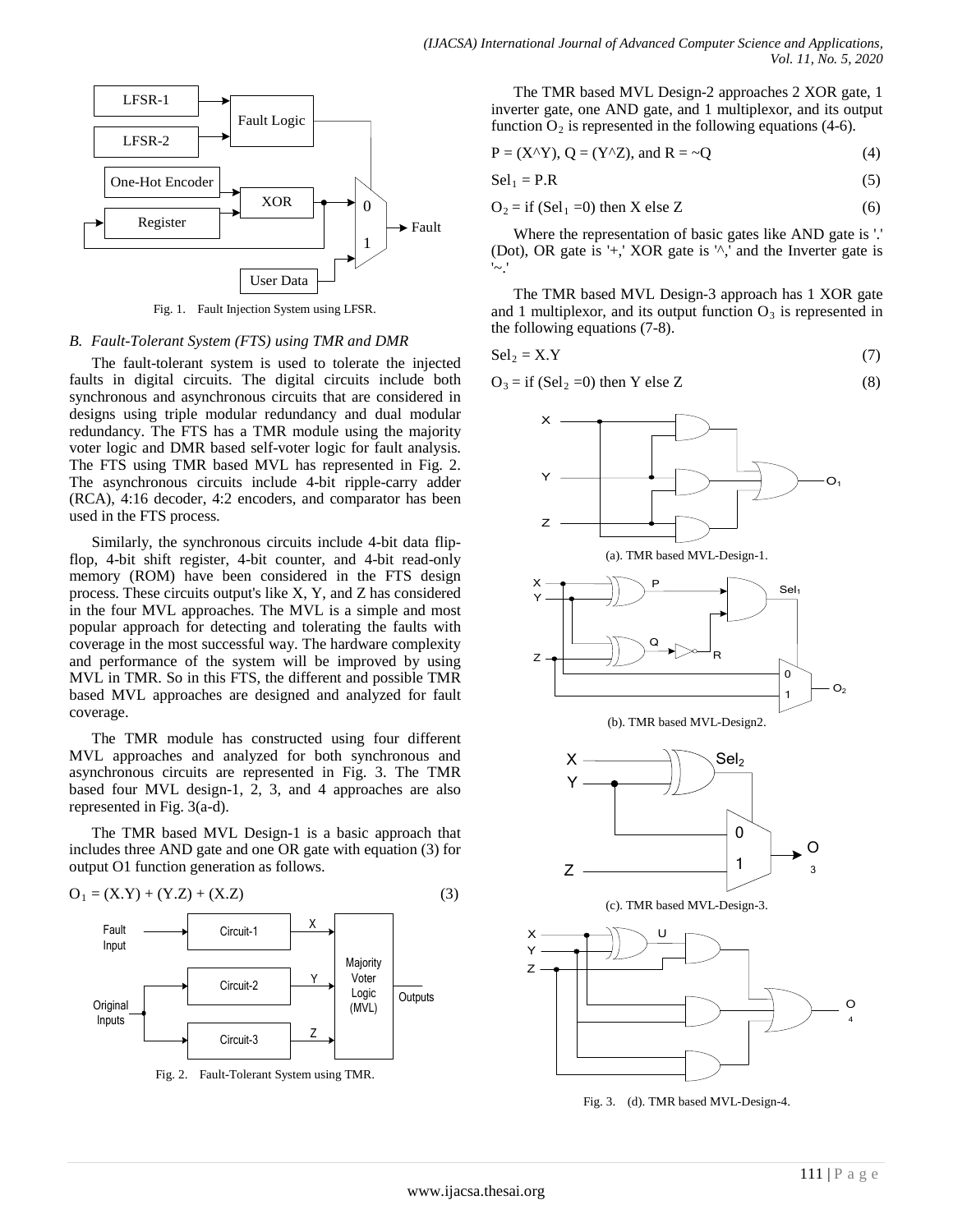The TMR based MVL Design-4 approach has 1 XOR gate and 1 multiplexor, and its output function  $O<sub>4</sub>$  is represented in the following equations (9-10).

$$
U = X.Y
$$
 (9)

$$
O_4 = (U.Z) + (X.Y) + (Y.Z)
$$
 (10)

The TMR based MVL design approaches works based on two out of three majority logic. The TMR based MVL Designtwo approach uses more basic gates than the other three approaches. The TMR modules triplicate the digital circuits, and the majority voter logic filters outs the single event transients. The TMR based modules can control the commonmode SETs failures.

The dual modular redundancy acts as self-voter logic and has two inputs and one output. If any of the two inputs changed, the output would change the state. The DMR based SVL aims to reduce the chip area overhead than TMR based modules. The DMR based SVL has represented in Fig. 4. The DMR module uses only two circuits, assigns the faults to the first circuit, and maintains the original input in the second circuit.



Fig. 4. Fault-Tolerant System using DMR.

The DMR based SVL design approach has three AND gate followed by the OR gate, and its output function  $O_5$  is represented in the following equation (11).

$$
O_5 = (X.Y) + (X.Y) + (Y.O_5)
$$
\n(11)

The self-check mechanism is incorporated in the DMR module by providing output  $O<sub>5</sub>$  data as a feedback input to the SVL module. SET protection applies to clock and data inputs. The FTS module using TMR and DMR logic provides a single event upset and SET protection for the digital circuit inputs.

#### IV. RESULTS AND DISCUSSION

The Results and discussion of Fault injection system -Fault Tolerant system (FIS-FTS) for digital circuits, which includes synchronous and asynchronous circuits, are analyzed with detailed performance metrics like Chip area, combinational delay, and total power along with fault coverage. The faulttolerant and coverage are analyzed in a simulator tool based on the number of injected faults. The FIS-FTS module is synthesized using Xilinx ISE 14.7 environment and simulated using Modelsim 6.5f simulator and implemented and prototyped using the Artix-7 FPGA device.

#### *A. Synthesis Results*

The FIS-FTS module chip-area utilization for Asynchronous Circuits using different voter logic are tabulated in Table I. And graphical representation for the same is shown in Fig. 5. The FTS is designed using TMR module with four different Majority voter logic (MVL) like TMR-D1, TMR-D2, TMR-D3, and TMR-D4. Similarly, FTS is also designed using the DMR module with self-voter logic (SLV).

The FIS-FTS module area utilization is evaluated using LUT's and Gate count (GC). The Utilization of LUT's is <1% in Artix-7 FPGA for all the asynchronous circuits like 4-bit RCA, decoder, encoder, and comparator in different voter logic's includes TMR and DMR. The Gate count (GC) is calculated using many Flip-flops (Registers), XOR-Gates, and Multiplexors, along with Block RAM's (BRAMs) and comparators. The gate count values differ based on the asynchronous circuits used in FTS. The Decoder circuit uses Three BRAMs, and Comparator circuits use six comparisons in FTS based TMR D1 to TMR-D4 modules. Similarly, in DMR based FTS, the Decoder circuit uses two BRAMs, and Comparator circuits use four comparators along with Registers, XOR gates, and Multiplexors. Overall, The DMR based FIS-FTS module using Asynchronous Circuits consumes less gate count (GC) than TMR based FIS-FTS module.

TABLE I. FIS-FTS MODULE AREA UTILIZATION FOR ASYNCHRONOUS **CIRCUITS** 

| <b>Asynchronous</b><br><b>Circuits</b> | <b>Resour</b><br>ces | TMR-<br>D1 | TMR-<br>D2 | TMR-<br>D <sub>3</sub> | TMR-<br>D4 | DM<br>R |
|----------------------------------------|----------------------|------------|------------|------------------------|------------|---------|
| 4-bit RCA                              | LUT's                | 31         | 40         | 31                     | 31         | 29      |
|                                        | GC                   | 74         | 79         | 77                     | 74         | 66      |
| Decoder                                | LUT's                | 41         | 41         | 41                     | 41         | 50      |
|                                        | GC                   | 53         | 56         | 55                     | 53         | 52      |
| Encoder                                | LUT's                | 28         | 33         | 28                     | 28         | 36      |
|                                        | GC                   | 59         | 62         | 61                     | 59         | 56      |
| Comparator                             | LUT's                | 32         | 32         | 32                     | 32         | 29      |
|                                        | GC                   | 71         | 77         | 74                     | 71         | 64      |



Fig. 5. Graphical Representation of FIS-FTS Module Area utilization for Asynchronous Circuits.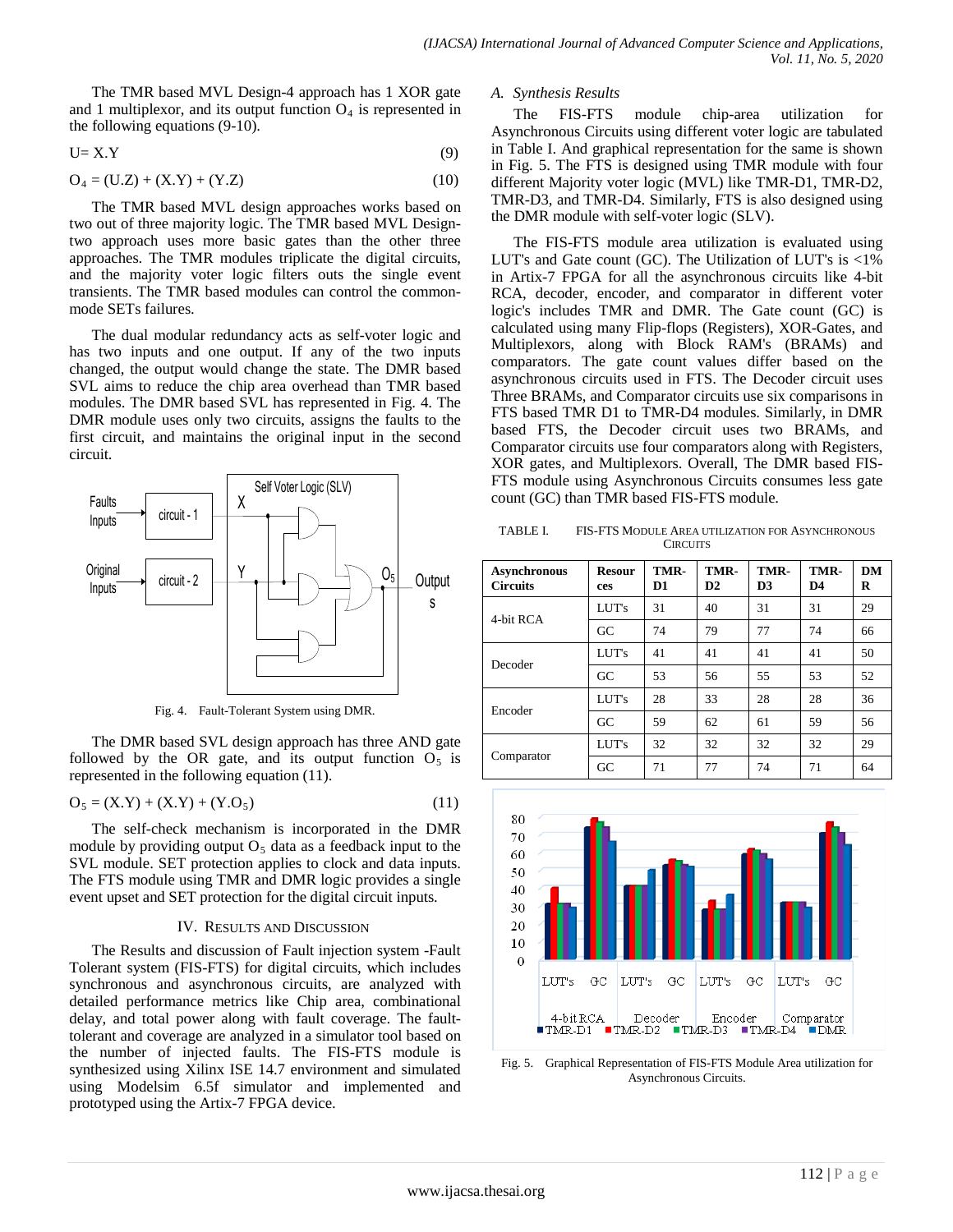The Combinational delay (ns) are analyzed for the FIS-FTS module using Asynchronous circuits and represented in Fig. 6. The Asynchronous circuits like 4-bit RCA, decoder, and comparator generates better combinational delay using TMR based FIS-FTS module than DMR based FIS-FTS module. The TMR-Design-4 gives better delay for 1.68ns, 1.002ns, and 2.115ns than DMR Based design like 2.26ns, 1.709ns, and 2.517ns for RCA, Decoder, and comparator respectively.

The FIS-FTS module resource utilization for Synchronous Circuits using TMR based MVL designs and DMR based SVL are tabulated in Table II, and graphical representation for the same is shown in Fig. 7. The FIS-FTS module utilizes  $a < 1\%$ LUTs chip area on Artix-7 FPGA for all the synchronous circuits like Data Flip-flop, Shift register, counter, and ROM using TMR based MVL and DMR based SVL.

In Gate Count Calculation, the counter circuit uses additionally 3 adders for all TMR based MVL designs and 2 adders for DMR based SVL designs. The ROM circuits use 3 BRAMsfor all TMR based MVL designs and 2 adders for DMR based SVL design along with Registers, XOR gates, and Multiplexors. The DMR based FIS-FTS module utilizes less GC than TMR Based FIS-FTS module. The LUTs utilization for all the Synchronous Circuits based on TMR and DMR modules on an average is 26.



Fig. 6. Combinational Delay Analysis of Asynchronous Circuits in FIS-FTS Module.

| <b>Synchronous</b><br><b>Circuits</b> | <b>Resour</b><br>ces | TMR-<br>D1 | TMR-<br>D2 | TMR-<br>D <sub>3</sub> | TMR-<br>D4 | DM<br>R |
|---------------------------------------|----------------------|------------|------------|------------------------|------------|---------|
| Data Flip-flop                        | LUT's                | 25         | 31         | 25                     | 25         | 22      |
|                                       | GC                   | 62         | 65         | 64                     | 62         | 58      |
| <b>Shift Register</b>                 | LUT's                | 25         | 25         | 25                     | 25         | 21      |
|                                       | GC                   | 59         | 62         | 61                     | 59         | 56      |
| Counter                               | LUT's                | 41         | 63         | 41                     | 41         | 54      |
|                                       | GC                   | 65         | 68         | 67                     | 65         | 60      |
| <b>ROM</b>                            | LUT's                | 28         | 28         | 28                     | 28         | 22      |
|                                       | GC                   | 65         | 68         | 67                     | 65         | 52      |

TABLE II. FIS-FTS MODULE AREA UTILIZATION FOR SYNCHRONOUS **CIRCUITS** 



Fig. 7. Graphical Representation of FIS-FTS Module Area utilization for Synchronous Circuits.

The TMR Based FIS-FTS module for Synchronous Circuits and Asynchronous Circuits works at 606.50MHz, and DMR based FIS-FTS module works at 523.80MHz. The DMR Based FIS-FTS design utilizes less chip area than TMR based FIS-FTS designs on Artix-7 FPGA. For both Synchronous Circuits and Asynchronous Circuits.

The Power utilization of digital circuits (Synchronous Circuits and Asynchronous Circuits) in the FIS-FTS module is represented in Fig. 8. The DMR based FIS-FTS utilizes less total power (W) than the TMR based FIS-FTS module. The Xilinx –Xpower analyzer is used for power calculation at 100MHz clock frequency. The TMR Design-2 Approach utilizes more power than all other approaches in the FIS-FTS module. The ROM circuits use an average of 0.086W for all the FTS based design approaches. The power utilization of all digital circuits in the FIS-FTS module is in the range of 0.086 to 0.092W, which is quite less and suitable real-time FTS based digital circuits.



Fig. 8. Total Power utilization of Digital Circuits in FIS-FTS Module using different Voter Logic.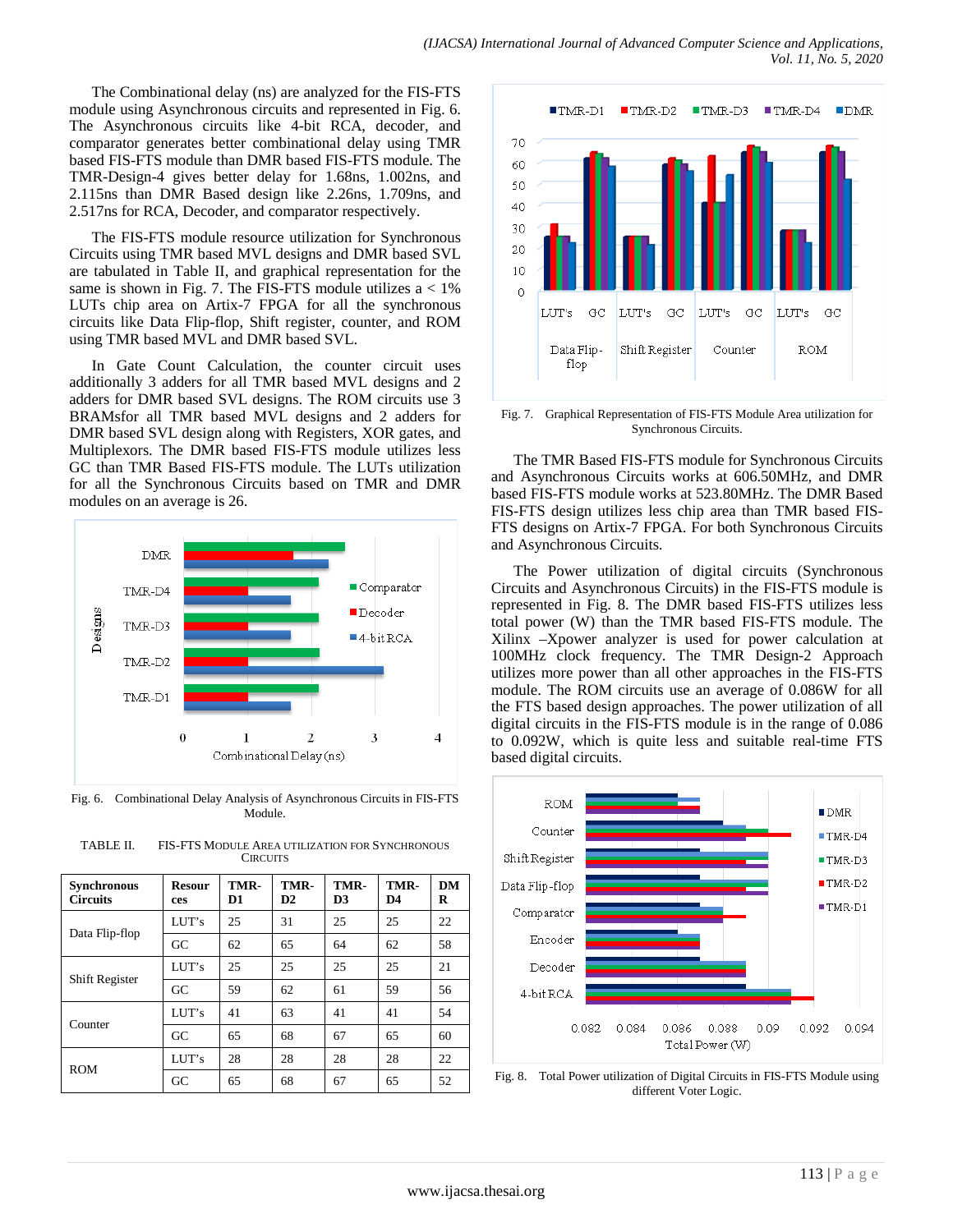#### *B. Performance Analysis*

The performance analysis is evaluated using % fault coverage of digital circuits using the FIS-FTS module. The % fault coverage is calculated using the below formula:

% fault coverage = 
$$
\frac{Number of Faultstolerated}{Total number of faults injected} X 100
$$

The Number of Transient Faults injected to the FIS-FTS module for all digital circuits is 100. The calculation of tolerated faults or fault coverage is calculated by analyzing the simulation waveform results. Based on simulation analysis for all the digital circuits in FIS-FTS modulation, the number of tolerated faults is calculated and is tabulated in Table III.

The TMR-Design-2 method in the FIS-FTS module tolerates 98 in RCA, 95 in the encoder, 94 in Data Flip-flop, and 92 faults in the counter. Similarly, DMR based FIS-FTS module tolerate 94 faults in data-FFs and 94 faults in the shift register. The TMR based Design-1, 3, and 4 methods are tolerated with 100% fault coverage for all the digital circuits. The TMR Design-2 and DMR based FIS-FTS are tolerated around with fault coverage of 96.42% and 98.5%, respectively.

#### *C. Comparative Results*

The comparative results are analyzed for Full adder circuits using different FTS methods [22] with the proposed TMR-D3 and DMR methods, tabulated in Table IV. The existing FTS methods and present works are synthesized on the same Spartan-3 FPGA. The Existing TMR and Novel Fault-tolerant (NFT) FTS methods use 5 slices, whereas TMR-D3 uses only 1 slice, and DMR uses 2 slices. The combinational delay (ns) of TMR and NFT applies 13.36ns and 9.97ns, respectively. The proposed TMR-D3 uses a delay of 7.824ns, and DMR uses 8.262ns. The Total power utilization of TMR and NFT consumes 0.135W and 0.129W, respectively. The proposed work TMR-D3 uses total power of 0.28W, and DMR consumes0.3W. The proposed FTS methods (TMR-D3and DMR) are better Chip areas (Slices and LUT's), Combinational delay, and Total power than the existing FTS approaches [22].

TABLE III. % FAULT COVERAGE USING FIS-FTS MODULE FOR DIGITAL **CIRCUITS** 

| <b>Digital Circuits</b> | TMR-<br>D1 | TMR-<br>D2 | TMR-<br>D3 | TMR-<br>D4 | DM<br>R |
|-------------------------|------------|------------|------------|------------|---------|
| 4-bit RCA               | 100        | 98         | 100        | 100        | 100     |
| Decoder                 | 100        | 100        | 100        | 100        | 100     |
| Encoder                 | 100        | 95         | 100        | 100        | 100     |
| Comparator              | 100        | 100        | 100        | 100        | 100     |
| D-FF                    | 100        | 94         | 100        | 100        | 94      |
| Shift Register          | 100        | 100        | 100        | 100        | 94      |
| Counter                 | 100        | 88         | 100        | 100        | 100     |
| <b>ROM</b>              | 100        | 100        | 100        | 100        | 100     |
| % Fault<br>Coverage     | 100        | 96.42      | 100        | 100        | 98.5    |

TABLE IV. COMPARATIVE RESULTS FOR FULL ADDER USING DIFFERENT FTS METHODS

| <b>FTS Method</b>  | <b>Slices</b> | LUT's | Delay (ns) | Power (W) |
|--------------------|---------------|-------|------------|-----------|
| <b>TMR [22]</b>    |               |       | 13.364     | 0.135     |
| <b>NFT [22]</b>    |               | 8     | 9.977      | 0.129     |
| TMR-D3 (This work) |               |       | 7.824      | 0.28      |
| DMR (This work)    |               |       | 8.262      | 0.3       |

#### V. CONCLUSION AND FUTURE WORK

In this Manuscript, An efficient Fault-Injection system (FIS), followed by a Fault-Tolerant System (FTS), is designed for Synchronous Circuits and Asynchronous Circuits. The FTS is designed using TMR and DMR methods. The TMR method works based on the Majority voter logic (MVL), and DMR based self-voter logic (SVL). The TMR based four different MVL approaches are designed and analyzed for both Synchronous Circuits and Asynchronous Circuits. The TMR Based Design-1, Design-3, and Design -4 are better than design -2 by concerning the hardware constraints. The DMR based FIS-FTS has better Area (LUTs), Gate-Count, and power utilization than four-TMR based FIS –FTS in both Synchronous Circuits and Asynchronous Circuits. The TMR Based FIS-FTS using Design-1, Design-3, Design-4 approaches are 100% fault-tolerant, while design-2 has 96.42% fault-tolerant, and DMR Based FIS-FTS has 98.5% faulttolerant for both Synchronous Circuits and Asynchronous Circuits. In the future, the FIS-FTS module is incorporated in Commination and networking applications. The proposed FTS methods are compared with the existing FTS approaches for the Full adder circuit with better resource utilization.

#### **REFERENCES**

- [1] Eslami, Mohammad, Behnam Ghavami, Mohsen Raji, and Ali Mahani. "A survey on fault injection methods of digital integrated circuits." Integration (2019).
- [2] Kooli, Maha, and Giorgio Di Natale. "A survey on simulation-based fault injection tools for complex systems." In 2014 9th IEEE International Conference On Design & Technology of Integrated Systems In Nanoscale Era (DTIS), pp. 1-6. IEEE, 2014.
- [3] Kumari, Priti, and Parmeet Kaur. "A survey of fault tolerance in cloud computing." Journal of King Saud University-Computer and Information Sciences (2018).
- [4] Ledmi, Abdeldjalil, Hakim Bendjenna, and Sofiane Mounine Hemam. "Fault Tolerance in Distributed Systems: A Survey." In 2018 3rd International Conference on Pattern Analysis and Intelligent Systems (PAIS), pp. 1-5. IEEE, 2018.
- [5] Singh, Shefali, and Inderveer Chana. "Survey on Fault-Tolerant Techniques in Scientific Applications." In 2018 Second International Conference on Intelligent Computing and Control Systems (ICICCS), pp. 618-624. IEEE, 2018.
- [6] Balach, J., & Novak, O. (2010, September). Reconfigurable Fault-Tolerant System Synchronization. In 2010 13th Euromicro Conference on Digital System Design: Architectures, Methods, and Tools (pp. 817- 820). IEEE.
- [7] Ban, Tian, and Gutemberg GS Junior. "Critical gates identification for fault-tolerant design in math circuits." Journal of Electrical and Computer Engineering 2017 (2017).